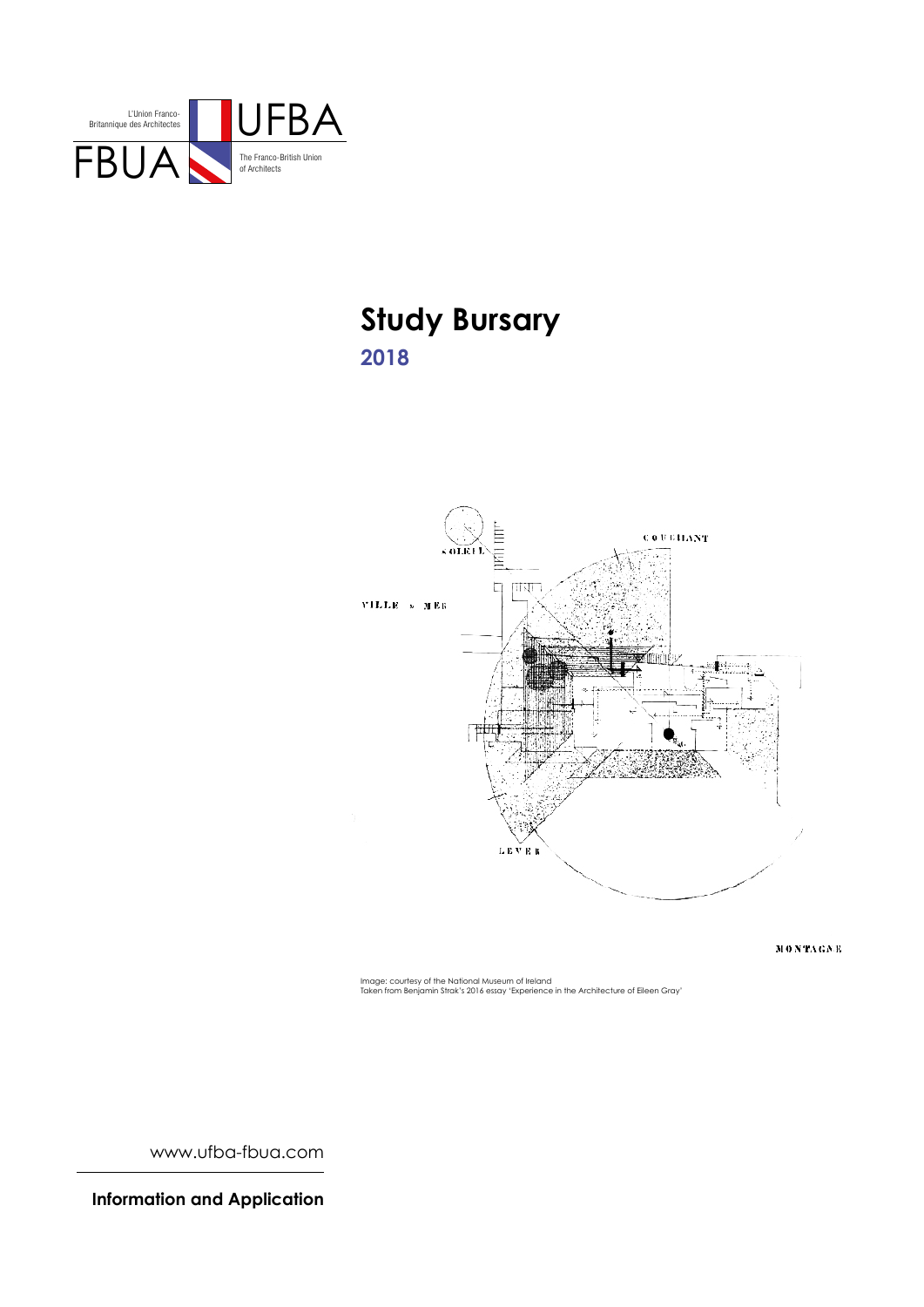|                                 | The Union was founded in 1921 with the aim of developing relations<br>between French and British architects to the benefit of education and<br>practice in both countries. Towards this end the Union and the Lloyd Davis<br>family offer bursaries to help young architects or students of architecture<br>in either country to extend their understanding of some aspect of<br>architecture in the other country. The UFBA-FBUA Bursary alternates<br>between the two countries in successive years. |
|---------------------------------|--------------------------------------------------------------------------------------------------------------------------------------------------------------------------------------------------------------------------------------------------------------------------------------------------------------------------------------------------------------------------------------------------------------------------------------------------------------------------------------------------------|
| Eligibility                     | Applicants must be British nationals under 30 years of age at the date of<br>application, and either architects or students at a recognised UK school<br>of architecture who will have passed RIBA Part I. A bursary will not be split<br>between two or more people.                                                                                                                                                                                                                                  |
| <b>Bursary</b>                  | One bursary of up to £1,500 will be awarded to a suitable British<br>candidate. The bursary is intended to assist with travel, accommodation,<br>subsistence and incidental expenses, relevant to the bursar's topic, and<br>incurred within France.                                                                                                                                                                                                                                                   |
| Payment                         | A proportion of the Bursary will be paid on approval of the agreed<br>programme and the signature of the Bursar to the contract under which<br>the money is advanced, a further payment will be made on completion<br>of the fieldwork, and the balance on submission of a satisfactory written<br>report.                                                                                                                                                                                             |
|                                 | As part of the contract, the Bursary Committee reserves the right to ask<br>the Bursar to make a presentation to the members of the Union, in which<br>case an additional payment will be made to the Bursar to meet travel<br>and related expenses.                                                                                                                                                                                                                                                   |
|                                 | Medical and other insurance will remain the responsibility of the Bursar,<br>as the Union takes no responsibility for such matters. Prior to the award of<br>a Bursary, the successful candidate must produce a programme to be<br>agreed with the Bursary Committee's representative. If the Bursar fails to<br>complete the agreed programme, any payments made from the Bursary<br>shall be repaid to the Union in full within three months.                                                        |
| Outcomes                        | The written report should be illustrated, between 3,000 - 5,000 words and<br>properly referenced and annotated.                                                                                                                                                                                                                                                                                                                                                                                        |
| <b>Application requirements</b> | <b>Application form</b>                                                                                                                                                                                                                                                                                                                                                                                                                                                                                |
|                                 | Project proposal (no more than two A4 sheets)                                                                                                                                                                                                                                                                                                                                                                                                                                                          |
|                                 | - A clear, concise summary of the proposed topic, and<br>reasons for its choice. Projects should not be so ambitious<br>that they cannot be completed in the time available, and<br>proposals displaying original thought and uniqueness will<br>take preference over general topics<br>- Proposed method of study and presentation<br>- Draft timetable, itinerary, and budget                                                                                                                        |
|                                 | • CV (with a portrait photo)                                                                                                                                                                                                                                                                                                                                                                                                                                                                           |
|                                 |                                                                                                                                                                                                                                                                                                                                                                                                                                                                                                        |
| <b>Application deadline</b>     | 5pm on Monday 15th January 2018                                                                                                                                                                                                                                                                                                                                                                                                                                                                        |
|                                 | Shortlisted applicants will be interviewed in London by members of the Bursary<br>Committee and a decision announced as soon as possible thereafter                                                                                                                                                                                                                                                                                                                                                    |

**For further information please contact: Mark Potter - bursary@ufba-fbua.com**

 $\sim$